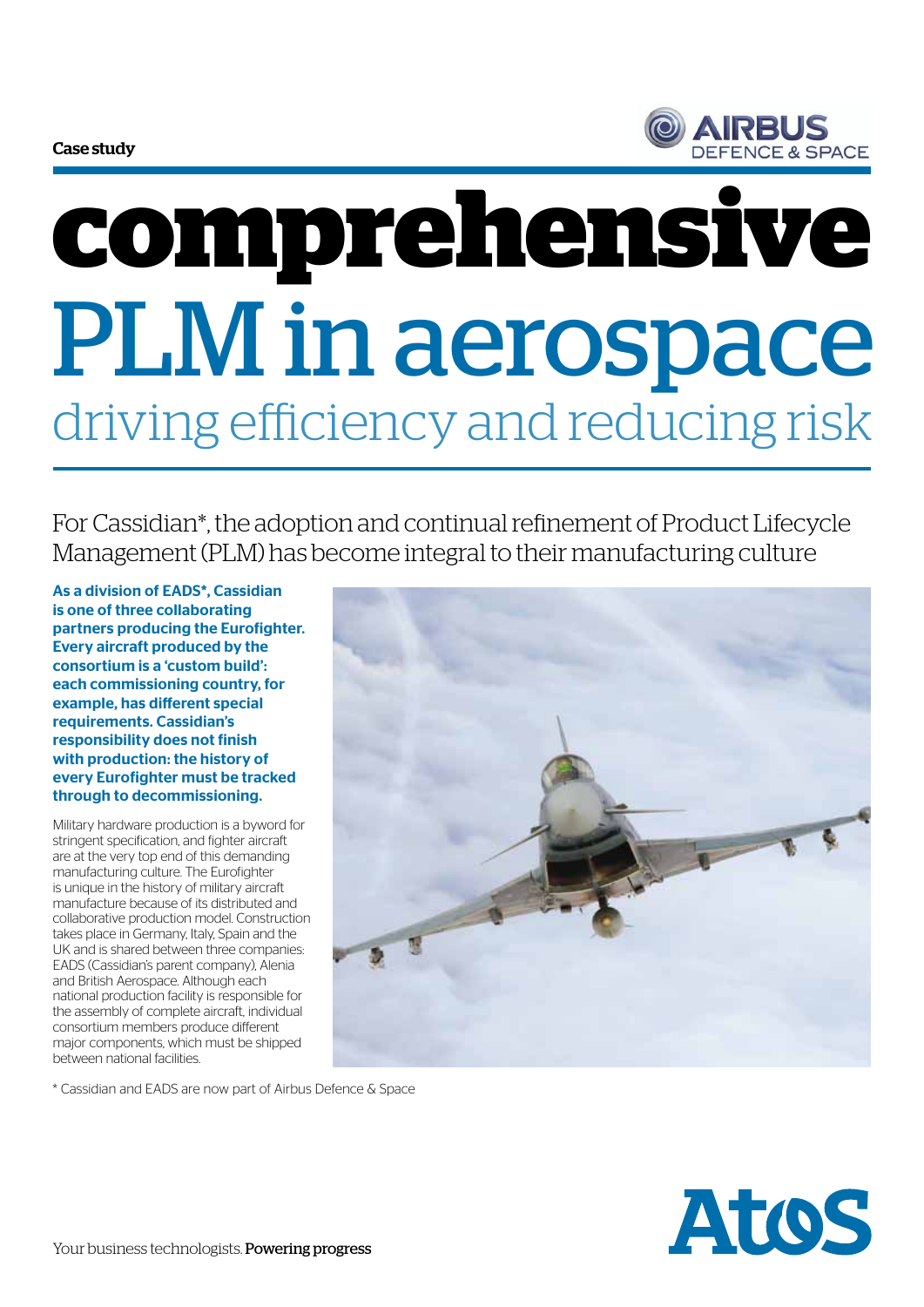## **PLM is critical**

The complexities of Eurofighter manufacture and ongoing service have made the quality and integration of production data critical from the start. For this reason, Cassidian put Product Lifecycle Management (PLM) at the top of their systems agenda in 1996, at the very beginning of their project participation.

Cassidian had always been aware of the importance of timely and accurate production data, and before the adoption of PLM they relied on multiple discrete systems with rudimentary data interfaces between them. What they required for the Eurofighter, however, was a holistic vision. They needed a means of integrating complex data from across the production cycle. With the emergence of PLM as a viable discipline, this became achievable.

Cassidian knew that the adoption of PLM was not just about taking a new suite of applications on board. They understood that adoption would lead to fundamental changes in behavior, and for this reason were keen to engage with specialists who understood not just the technologies, but who also knew how to help manage the changes which would accompany them.

Cassidian were also aware that full PLM adoption would not be an instant, one-off event. Defense contractors are naturally cautious and risk-averse, and as a result, evolution and refinement would be continuous and prudent. Indeed, recent developments in PLM for Cassidian are very much part of a planned and strategic continuum lasting over fifteen years.

### Why Atos?

In 1996, Cassidian ran its first architecture workshops for the PLM initiative and soon afterwards began the bid phase to identify the most suitable partner. Having decided that they wanted to use the Teamcenter PLM solution from Siemens, technical expertise on the platform was essential.

For Thomas Müller, Head of Product Lifecycle Management, these technology skills were just the entry point, "Even more importantly, we needed a partner capable of optimizing the associated processes and handling the ongoing change management. This was to be a core requirement throughout the Eurofighter program."

Not only could Atos demonstrate this required breadth of skill in PLM technology and change management: they could also show significant sector knowledge in military air systems.

"Over a close 15-year relationship," explains Müller, "our original choice of partner has been fully justified. Our teams have grown together and, most importantly, our PLM systems have not suffered a single failure."

"Over a close 15-year relationship our original choice of partner has been fully justified. Our teams have grown together and, most importantly, our PLM systems have not suffered a single failure."

> **Thomas Müller,**<br>Head of Product Lifecycle Management

By creating a unified product data management backbone, Cassidian gains actionable, real-time production views for each aircraft, from multiple planning, production and service viewpoints

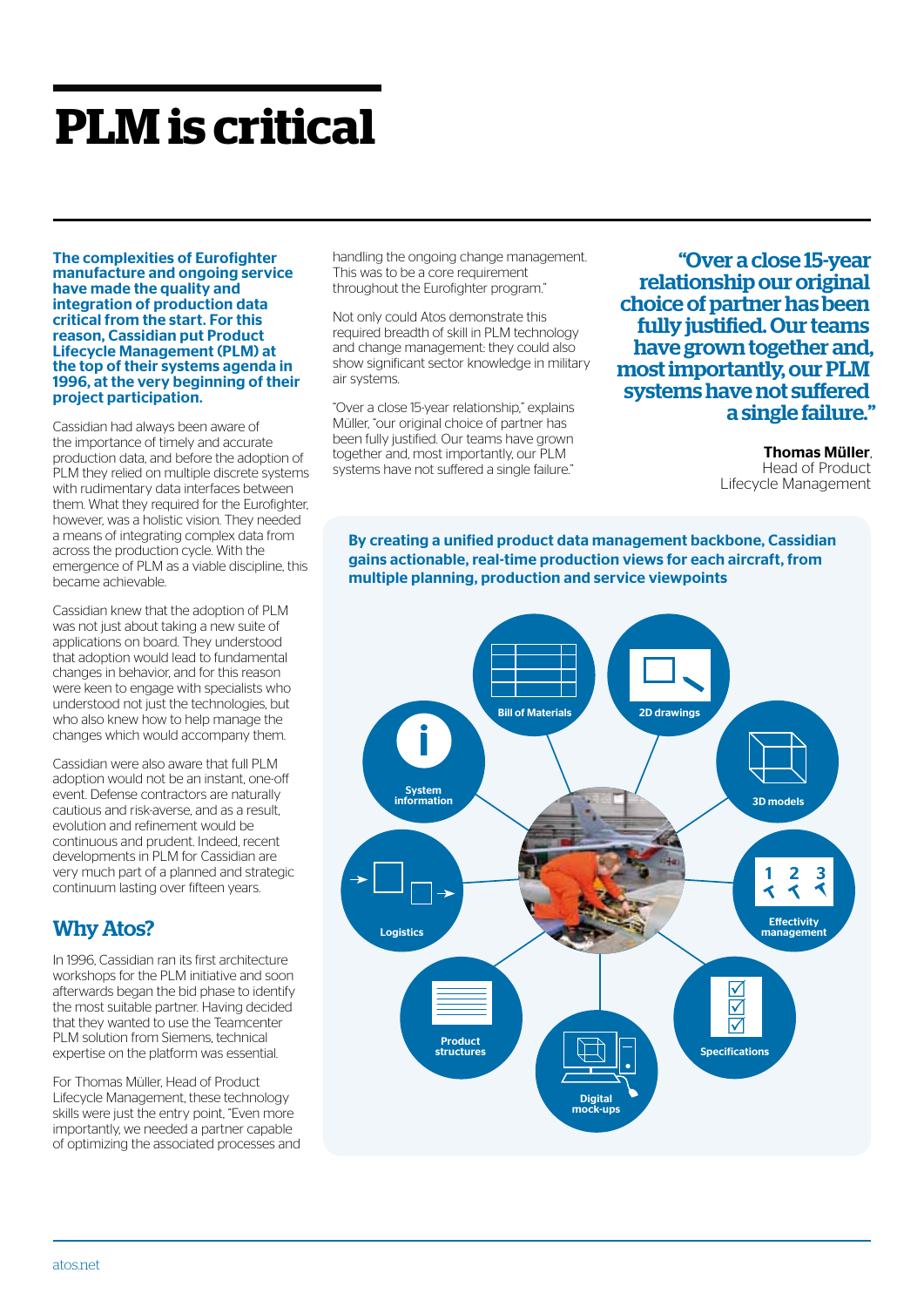### **Phased evolution**

Cassidian understood that embedding PLM across their entire chain of production and service would affect the way in which people worked. Every member of the company would gain near-instant access to information via a common data management backbone, and this was a distinct contrast to the previous reality in which discrete systems were, at best, loosely interfaced.

As a strategically important project, it was phased to ensure that each stage of development could be fully optimized and accepted before progressing.

#### From 1998 to the present, there have been four phases in all

1998 - 2000

#### 2000 - 2003

First full development with focus on engineering and production functions

#### 2003 - 2005

Extended development with all product data management functions needed for Eurofighter shipping, handover and ongoing service

#### 2005 - present

Ongoing evolution, with special focus on integrated logistics

Atos has been Cassidian's PLM partner since the start, and has provided a range of consultancy, development, integration and support services. These include:

#### Development and implementation

- ▶ Process definition
- IT specification and implementation
- ▶ Testing and roll-out

Because the Eurofighter is designed, built and serviced via an international consortium, the Cassidian PLM solution also had to interface securely with the corresponding systems of other members, and the combined Atos/Cassidian team also delivered these operationally critical and complex elements.

#### Tangible operational benefit

The fully operational Cassidian PLM solution has made a real difference to the manufacture of the Eurofighter. Benefits can best be illustrated with practical examples taken from the day-to-day activity of the company.

Before the PLM system was in place, the transfer and acceptance of Bills of Material from planning to production regularly took between two and three weeks. Transfer and acceptance can now be completed, without risk of error, in one day or less. This is made possible because shop floor and planning systems now share access to common, consistent and coordinated data.

Another very clear illustration of the benefits gained through PLM can be seen in the management of the Waiver Deviation Process which must precede every test flight undertaken by every aircraft. Before PLM, it was not unusual for an aircraft test flight to wait for days while this essential check took place. Now with PLM, the Waiver Deviation Process is automatically tagged throughout the lifecycle, allowing a foolproof log of all approval instances to be produced with one click.

#### Ongoing support

- System administration and release management
- **Operational documentation**
- **Business and user support**

In addition to these operational benefits, Thomas Müller is also keen to point out the organizational benefit of working with Atos. "We keep a framework agreement in place with Atos, and this makes it much easier for us to get the job done. I don't have to worry about how things such as patches and release management happen inside the Atos domain. Clearly, this peace of mind is only possible with a stable and wellestablished relationship."

### Critical security

In all defense contracts, security is critical. Atos keeps a team of around twenty PLM specialists permanently on the secure Cassidian site in Bavaria, and each member of the team has been fully vetted by the German security forces.